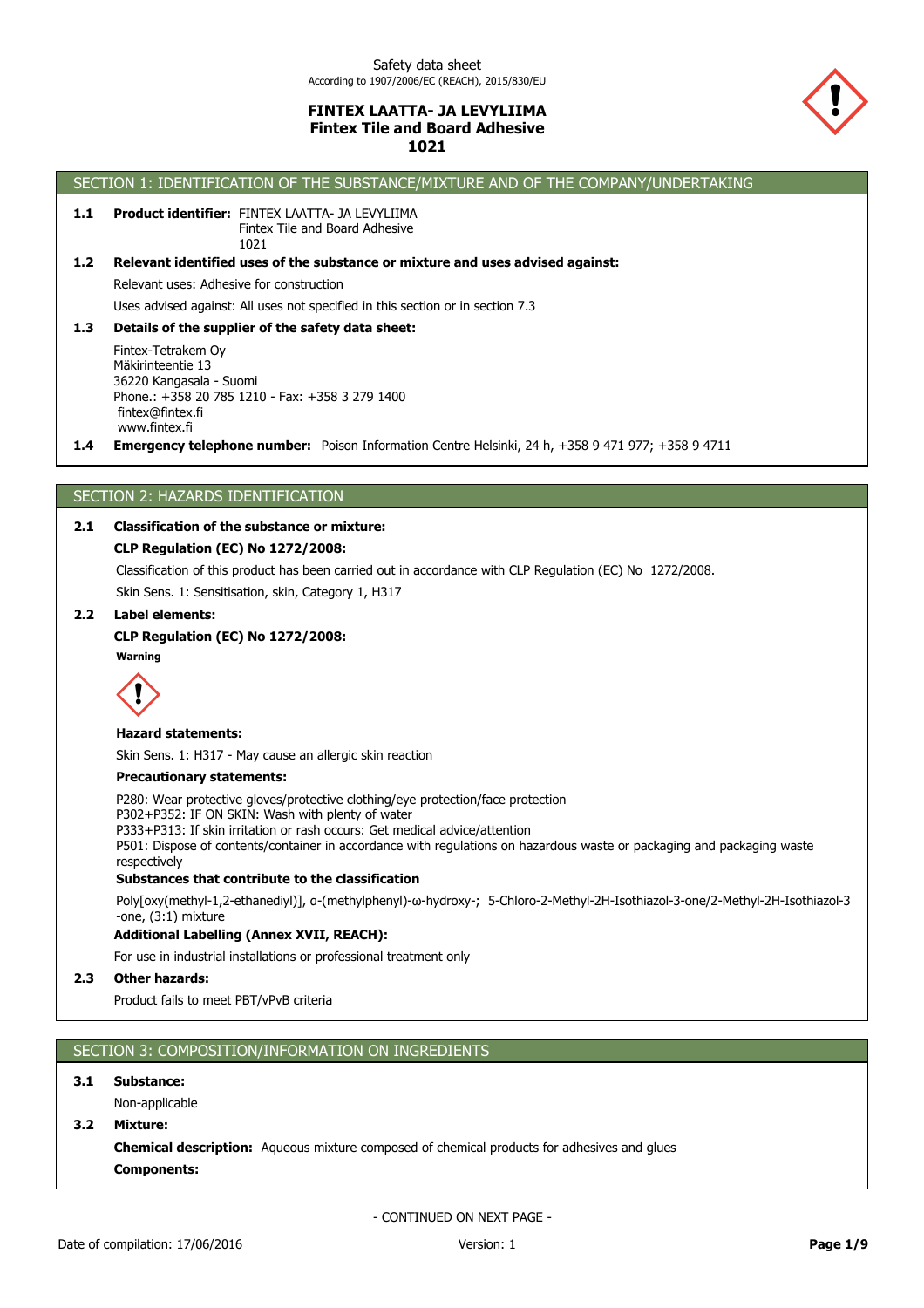

# SECTION 3: COMPOSITION/INFORMATION ON INGREDIENTS (continued)

#### In accordance with Annex II of Regulation (EC) No 1907/2006 (point 3), the product contains:

|             | <b>Identification</b><br>Chemical name/Classification<br>Concentration        |                                                                                                                               |                                                                                                                                                                       |                                                                    |           |
|-------------|-------------------------------------------------------------------------------|-------------------------------------------------------------------------------------------------------------------------------|-----------------------------------------------------------------------------------------------------------------------------------------------------------------------|--------------------------------------------------------------------|-----------|
| CAS:        | 9064-13-5<br>Non-applicable<br>Index: Non-applicable<br>REACH: Non-applicable | Poly[oxy(methyl-1,2-ethanediyl)], $a$ -(methylphenyl)- $\omega$ -hydroxy- $\square$ <sup>1</sup> $\square$<br>Self-classified |                                                                                                                                                                       |                                                                    |           |
| EC:         |                                                                               | <b>Regulation 1272/2008</b>                                                                                                   | Skin Sens. 1: H317 - Warning                                                                                                                                          |                                                                    | $1 - 5\%$ |
| CAS:<br>EC: | 55965-84-9<br>Non-applicable<br>Index: 613-167-00-5<br>REACH: Non-applicable  | mixture $\square$ <sup>1</sup> $\square$                                                                                      | 5-Chloro-2-Methyl-2H-Isothiazol-3-one/2-Methyl-2H-Isothiazol-3-one, (3:1)                                                                                             | ATP CLP00                                                          |           |
|             |                                                                               | <b>Regulation 1272/2008</b>                                                                                                   | Acute Tox. 1: H310+H330; Acute Tox. 3: H301; Aquatic Acute 1: H400; Aquatic<br>Chronic 1: H410; Eye Dam. 1: H318; Skin Corr. 1B: H314; Skin Sens. 1: H317 -<br>Danger | $\langle \mathbb{R} \rangle$ ( $\mathbb{R} \rangle$ ( $\mathbb{R}$ | < 0.01 %  |

⁽¹⁽ Substances presenting a health or environmental hazard which meet criteria laid down in Regulation (EU) No. 2015/830

To obtain more information on the hazards of the substances consult sections 8, 11, 12, 15 and 16.

## SECTION 4: FIRST AID MEASURES

#### **4.1 Description of first aid measures:**

The symptoms resulting from intoxication can appear after exposure, therefore, in case of doubt, seek medical attention for direct exposure to the chemical product or persistent discomfort, showing the SDS of this product.

## **By inhalation:**

This product is not classified as hazardous through inhalation. However, in case of intoxication symptoms it is recommended to remove the person affected from the area of exposure, provide clean air and keep at rest. Request medical attention if symptoms persist.

#### **By skin contact:**

Remove contaminated clothing and footwear, rinse skin or shower the person affected if appropriate with plenty of cold water and neutral soap. In serious cases see a doctor. If the product causes burns or freezing, clothing should not be removed as this could worsen the injury caused if it is stuck to the skin. If blisters form on the skin, these should never be burst as this will increase the risk of infection.

#### **By eye contact:**

Rinse eyes thoroughly with lukewarm water for at least 15 minutes. Do not allow the person affected to rub or close their eyes. If the injured person uses contact lenses, these should be removed unless they are stuck to the eyes, in which case this could cause further damage. In all cases, after cleaning, a doctor should be consulted as quickly as possible with the SDS of the product.

#### **By ingestion/aspiration:**

Do not induce vomiting, but if it does happen keep the head down to avoid aspiration. Keep the person affected at rest. Rinse out the mouth and throat, as they may have been affected during ingestion.

## **4.2 Most important symptoms and effects, both acute and delayed:**

Acute and delayed effects are indicated in sections 2 and 11.

#### **4.3 Indication of any immediate medical attention and special treatment needed:**

Non-applicable

## SECTION 5: FIREFIGHTING MEASURES

#### **5.1 Extinguishing media:**

Product is non-flammable under normal conditions of storage, handling and use. In the case of combustion as a result of improper handling, storage or use preferably use polyvalent powder extinguishers (ABC powder), in accordance with the Regulation on fire protection systems. IT IS NOT RECOMMENDED to use tap water as an extinguishing agent.

#### **5.2 Special hazards arising from the substance or mixture:**

As a result of combustion or thermal decomposition reactive sub-products are created that can become highly toxic and, consequently, can present a serious health risk.

#### **5.3 Advice for firefighters:**

Depending on the magnitude of the fire it may be necessary to use full protective clothing and self-contained breathing apparatus (SCBA). Minimum emergency facilities and equipment should be available (fire blankets, portable first aid kit,...) in accordance with Directive 89/654/EC.

## **Additional provisions:**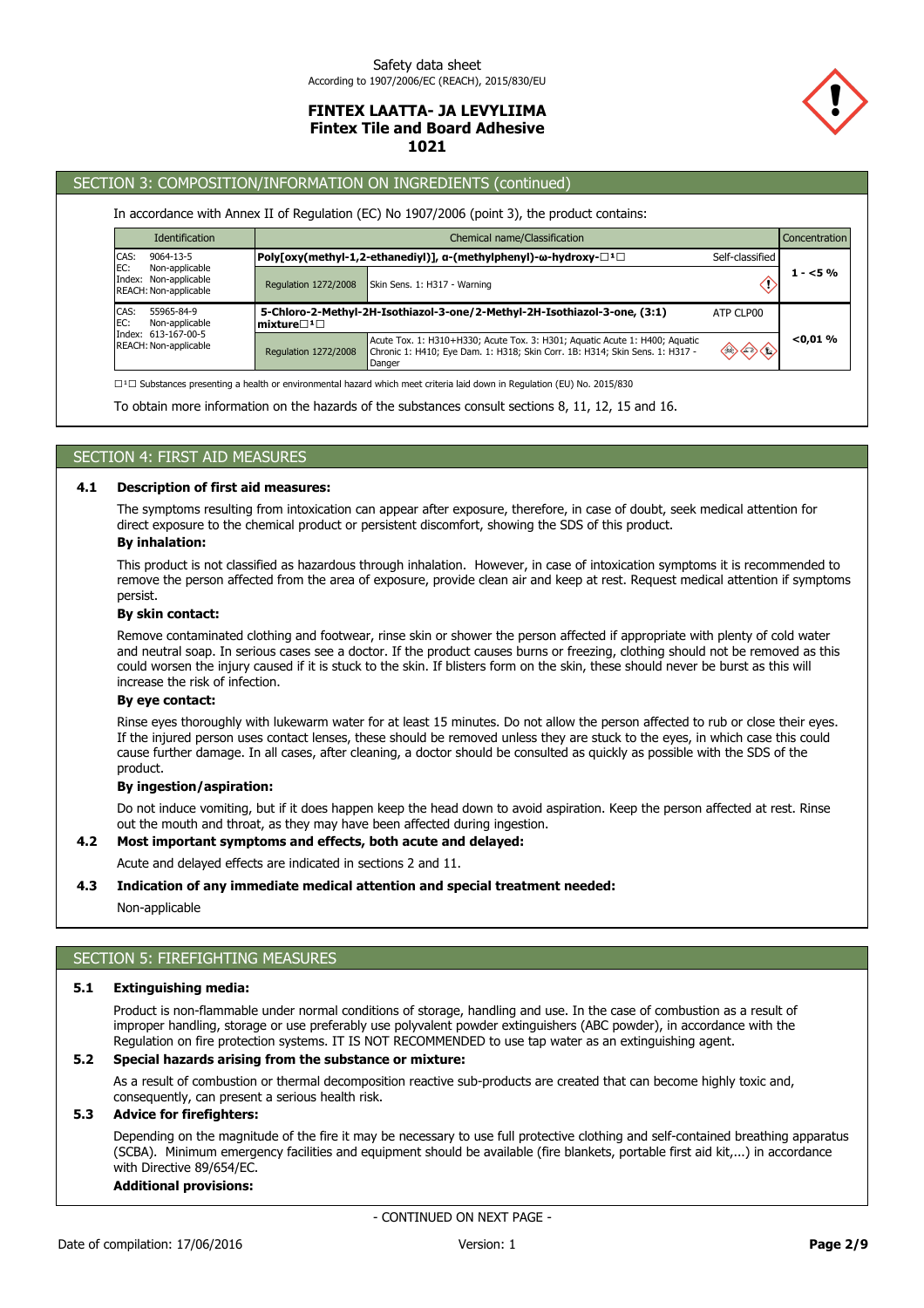

## SECTION 5: FIREFIGHTING MEASURES (continued)

Act in accordance with the Internal Emergency Plan and the Information Sheets on actions to take after an accident or other emergencies. Eliminate all sources of ignition. In case of fire, cool the storage containers and tanks for products susceptible to combustion, explosion or BLEVE as a result of high temperatures. Avoid spillage of the products used to extinguish the fire into an aqueous medium.

#### SECTION 6: ACCIDENTAL RELEASE MEASURES

#### **6.1 Personal precautions, protective equipment and emergency procedures:**

Isolate leaks provided that there is no additional risk for the people performing this task. Personal protection equipment must be used against potential contact with the spilt product (See section 8). Evacuate the area and keep out those who do not have protection.

#### **6.2 Environmental precautions:**

Avoid spillage into the aquatic environment as it contains substances potentially dangerous for this. Contain the product absorbed in hermetically sealed containers. In the case of serious spillage into the aquatic environment notify the relevant authority.

## **6.3 Methods and material for containment and cleaning up:**

It is recommended:

Absorb the spillage using sand or inert absorbent and move it to a safe place. Do not absorb in sawdust or other combustible absorbents. For any concern related to disposal consult section 13.

# **6.4 Reference to other sections:**

See sections 8 and 13.

## SECTION 7: HANDLING AND STORAGE

#### **7.1 Precautions for safe handling:**

A.- Precautions for safe manipulation

Comply with the current legislation concerning the prevention of industrial risks. Keep containers hermetically sealed. Control spills and residues, destroying them with safe methods (section 6). Avoid leakages from the container. Maintain order and cleanliness where dangerous products are used.

B.- Technical recommendations for the prevention of fires and explosions

Product is non-flammable under normal conditions of storage, handling and use. It is recommended to transfer at slow speeds to avoid the generation of electrostatic charges that can affect flammable products. Consult section 10 for information on conditions and materials that should be avoided.

C.- Technical recommendations to prevent ergonomic and toxicological risks

Do not eat or drink during the process, washing hands afterwards with suitable cleaning products.

D.- Technical recommendations to prevent environmental risks

It is recommended to have absorbent material available at close proximity to the product (See subsection 6.3)

#### **7.2 Conditions for safe storage, including any incompatibilities:**

#### A.- Technical measures for storage

Maximum time: 12 Months Maximum Temp.: 25 °C Minimum Temp.: 5 °C

B.- General conditions for storage

Avoid sources of heat, radiation, static electricity and contact with food. For additional information see subsection 10.5

#### **7.3 Specific end use(s):**

Except for the instructions already specified it is not necessary to provide any special recommendation regarding the uses of this product.

#### SECTION 8: EXPOSURE CONTROLS/PERSONAL PROTECTION

#### **8.1 Control parameters:**

Substances whose occupational exposure limits have to be monitored in the workplace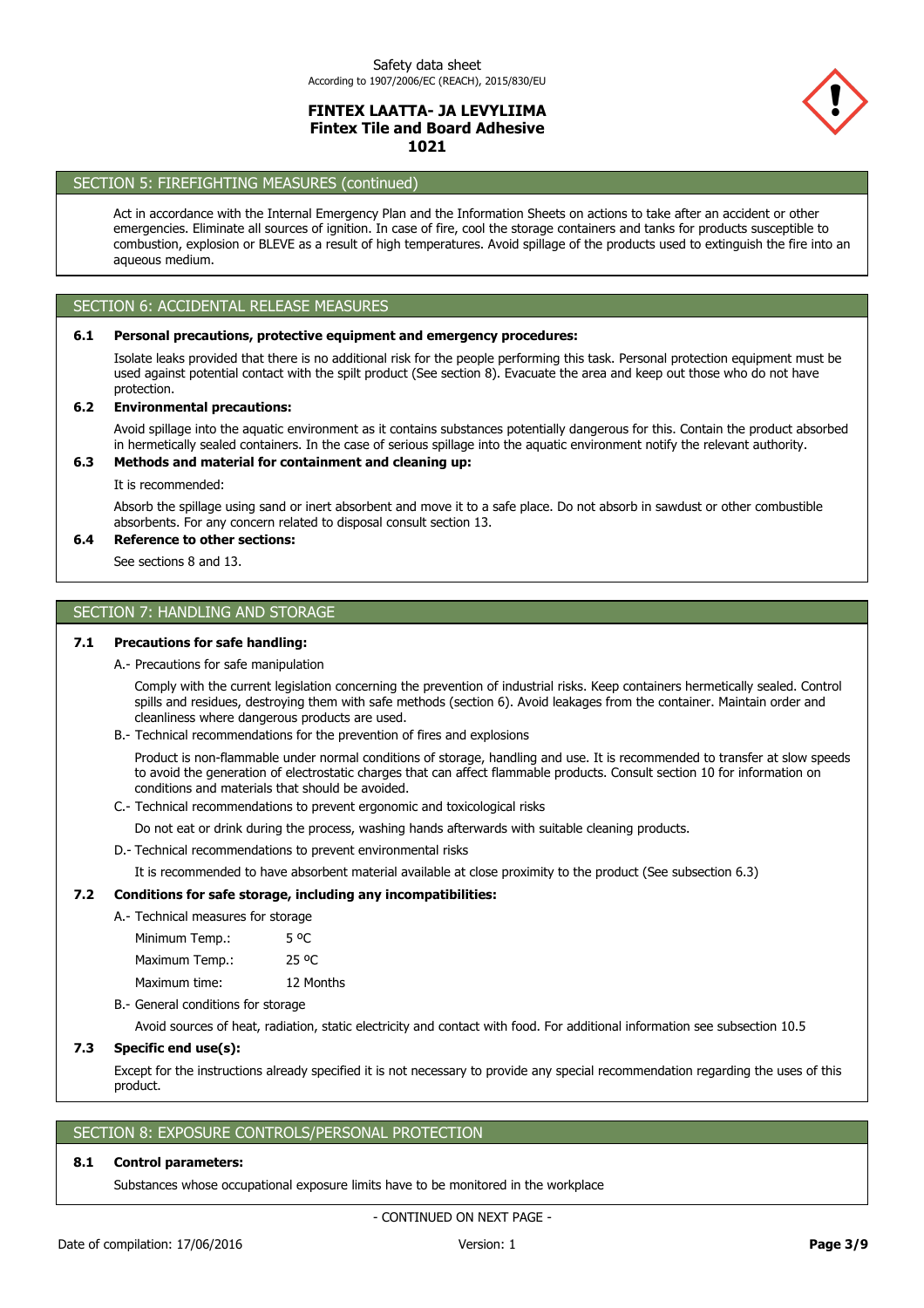

SECTION 8: EXPOSURE CONTROLS/PERSONAL PROTECTION (continued)

There are no occupational exposure limits for the substances contained in the product

**DNEL (Workers):**

Non-applicable

#### **DNEL (General population):**

Non-applicable

**PNEC:**

Non-applicable

#### **8.2 Exposure controls:**

A.- General security and hygiene measures in the work place

As a preventative measure it is recommended to use basic Personal Protective Equipment, with the corresponding <<CE marking>> in accordance with Directive 89/686/EC. For more information on Personal Protective Equipment (storage, use, cleaning, maintenance, class of protection,…) consult the information leaflet provided by the manufacturer. For more information see subsection 7.1.

All information contained herein is a recommendation which needs some specification from the labour risk prevention services as it is not known whether the company has additional measures at its disposal.

#### B.- Respiratory protection

The use of protection equipment will be necessary if a mist forms or if the occupational exposure limits are exceeded.

#### C.- Specific protection for the hands

| Pictogram                                  | <b>PPE</b>                               | Labelling  | <b>CEN Standard</b> | Remarks                                                                                                                                                                                                           |
|--------------------------------------------|------------------------------------------|------------|---------------------|-------------------------------------------------------------------------------------------------------------------------------------------------------------------------------------------------------------------|
| <b>ANA</b><br>Mandatory hand<br>protection | Protective gloves against<br>minor risks | <b>CAT</b> |                     | Replace gloves in case of any sign of damage. For<br>prolonged periods of exposure to the product for<br>professional users/industrials, we recommend using<br>CE III gloves in line with standards EN 420 and EN |

"As the product is a mixture of several substances, the resistance of the glove material can not be predicted in advance with total reliability and has therefore to be checked prior to the application"

#### D.- Ocular and facial protection

Non-applicable

#### E.- Body protection

| Pictogram | <b>PPE</b>           | Labelling  | <b>CEN Standard</b> | Remarks                                                                                                                                                                                                                                                                          |
|-----------|----------------------|------------|---------------------|----------------------------------------------------------------------------------------------------------------------------------------------------------------------------------------------------------------------------------------------------------------------------------|
|           | Work clothing        | <b>CAT</b> |                     | Replace before any evidence of deterioration. For<br>periods of prolonged exposure to the product for<br>professional/industrial users CE III is<br>recommended, in accordance with the regulations<br>in EN ISO 6529:2001, EN ISO 6530:2005, EN ISO<br>13688:2013, EN 464:1994. |
|           | Anti-slip work shoes |            | EN ISO 20347:2012   | Replace before any evidence of deterioration. For<br>periods of prolonged exposure to the product for<br>professional/industrial users CE III is<br>recommended, in accordance with the regulations<br>in EN ISO 20345 y EN 13832-1                                              |

#### F.- Additional emergency measures

| <b>Emergency measure</b> | <b>Standards</b>                      | Emergency measure | <b>Standards</b>              |
|--------------------------|---------------------------------------|-------------------|-------------------------------|
| 風                        | <b>ANSI Z358-1</b><br>ISO 3864-1:2002 | ₩                 | DIN 12 899<br>ISO 3864-1:2002 |
| Emergency shower         |                                       | Eyewash stations  |                               |

#### **Environmental exposure controls:**

In accordance with the community legislation for the protection of the environment it is recommended to avoid environmental spillage of both the product and its container. For additional information see subsection 7.1.D

## SECTION 9: PHYSICAL AND CHEMICAL PROPERTIES

\*Not relevant due to the nature of the product, not providing information property of its hazards.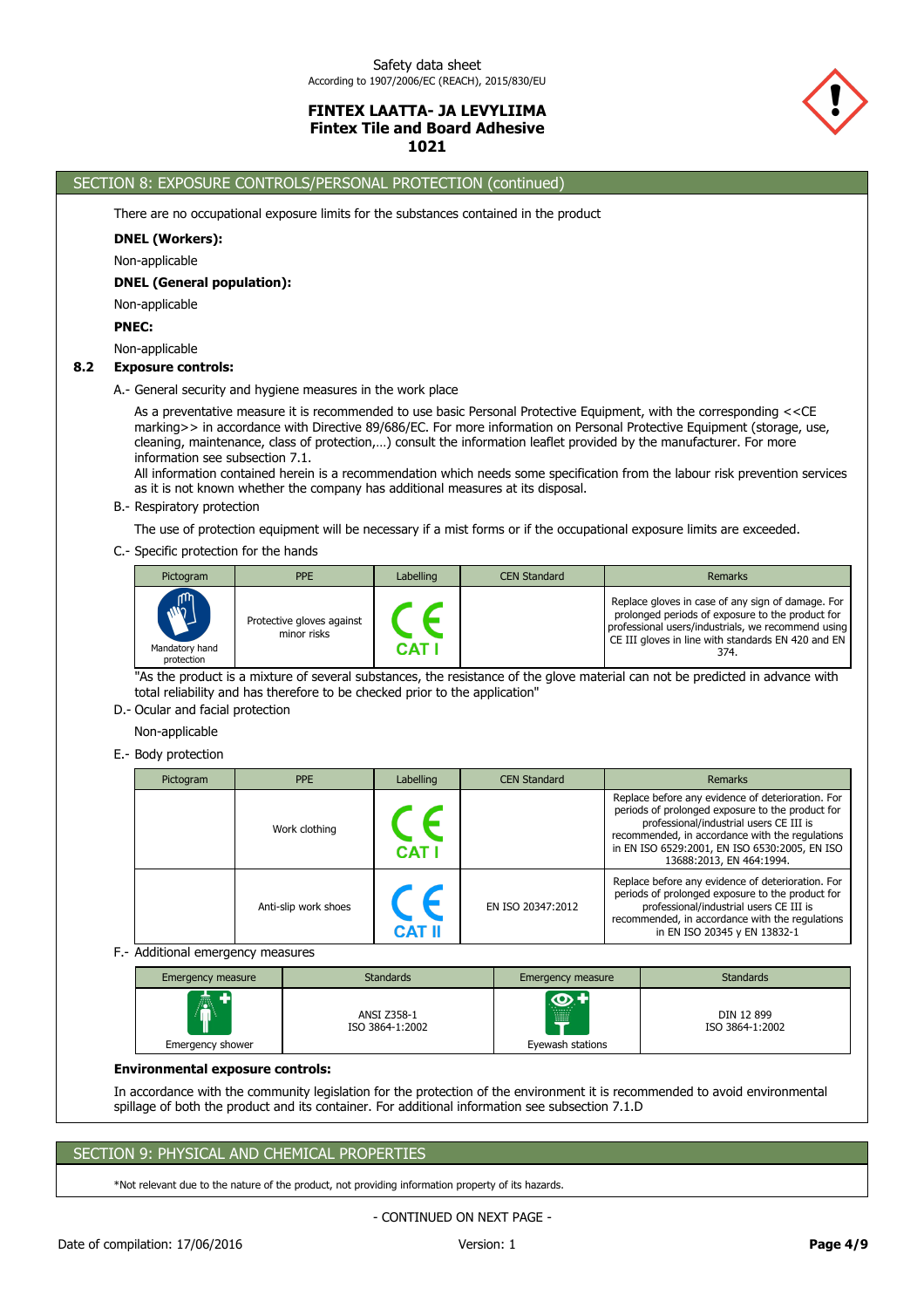

|     | SECTION 9: PHYSICAL AND CHEMICAL PROPERTIES (continued)                                            |                        |
|-----|----------------------------------------------------------------------------------------------------|------------------------|
| 9.1 | Information on basic physical and chemical properties:                                             |                        |
|     | For complete information see the product datasheet.                                                |                        |
|     | <b>Appearance:</b>                                                                                 |                        |
|     | Physical state at 20 °C:                                                                           | Liquid                 |
|     | Appearance:                                                                                        | <b>Viscous</b>         |
|     | Colour:                                                                                            | White                  |
|     | Odour:                                                                                             | Characteristic         |
|     | Odour threshold:                                                                                   | Non-applicable *       |
|     | <b>Volatility:</b>                                                                                 |                        |
|     | Boiling point at atmospheric pressure:                                                             | 100 °C                 |
|     | Vapour pressure at 20 °C:                                                                          | 2350 Pa                |
|     | Vapour pressure at 50 °C:                                                                          | 12381 Pa (12 kPa)      |
|     | Evaporation rate at 20 °C:                                                                         | Non-applicable *       |
|     | <b>Product description:</b>                                                                        |                        |
|     | Density at 20 °C:                                                                                  | Non-applicable *       |
|     | Relative density at 20 °C:                                                                         | 1,4                    |
|     | Dynamic viscosity at 20 °C:                                                                        | Non-applicable *       |
|     | Kinematic viscosity at 20 °C:                                                                      | Non-applicable *       |
|     | Kinematic viscosity at 40 °C:                                                                      | $>20,5$ cSt            |
|     | Concentration:                                                                                     | Non-applicable *       |
|     | pH:                                                                                                | $8 - 9$                |
|     | Vapour density at 20 °C:                                                                           | Non-applicable *       |
|     | Partition coefficient n-octanol/water 20 °C:                                                       | Non-applicable *       |
|     | Solubility in water at 20 °C:                                                                      | Non-applicable *       |
|     | Solubility properties:                                                                             | Non-applicable *       |
|     | Decomposition temperature:                                                                         | Non-applicable *       |
|     | Melting point/freezing point:                                                                      | Non-applicable *       |
|     | Explosive properties:                                                                              | Non-applicable *       |
|     | Oxidising properties:                                                                              | Non-applicable *       |
|     | <b>Flammability:</b>                                                                               |                        |
|     | Flash Point:                                                                                       | Non Flammable (>60 °C) |
|     | Flammability (solid, gas):                                                                         | Non-applicable *       |
|     | Autoignition temperature:                                                                          | Non-applicable *       |
|     | Lower flammability limit:                                                                          | Non-applicable *       |
|     | Upper flammability limit:                                                                          | Non-applicable *       |
|     | <b>Explosive:</b>                                                                                  |                        |
|     | Lower explosive limit:                                                                             | Non-applicable *       |
|     | Upper explosive limit:                                                                             | Non-applicable *       |
| 9.2 | <b>Other information:</b>                                                                          |                        |
|     | Surface tension at 20 °C:                                                                          | Non-applicable *       |
|     | Refraction index:                                                                                  | Non-applicable *       |
|     | *Not relevant due to the nature of the product, not providing information property of its hazards. |                        |

# SECTION 10: STABILITY AND REACTIVITY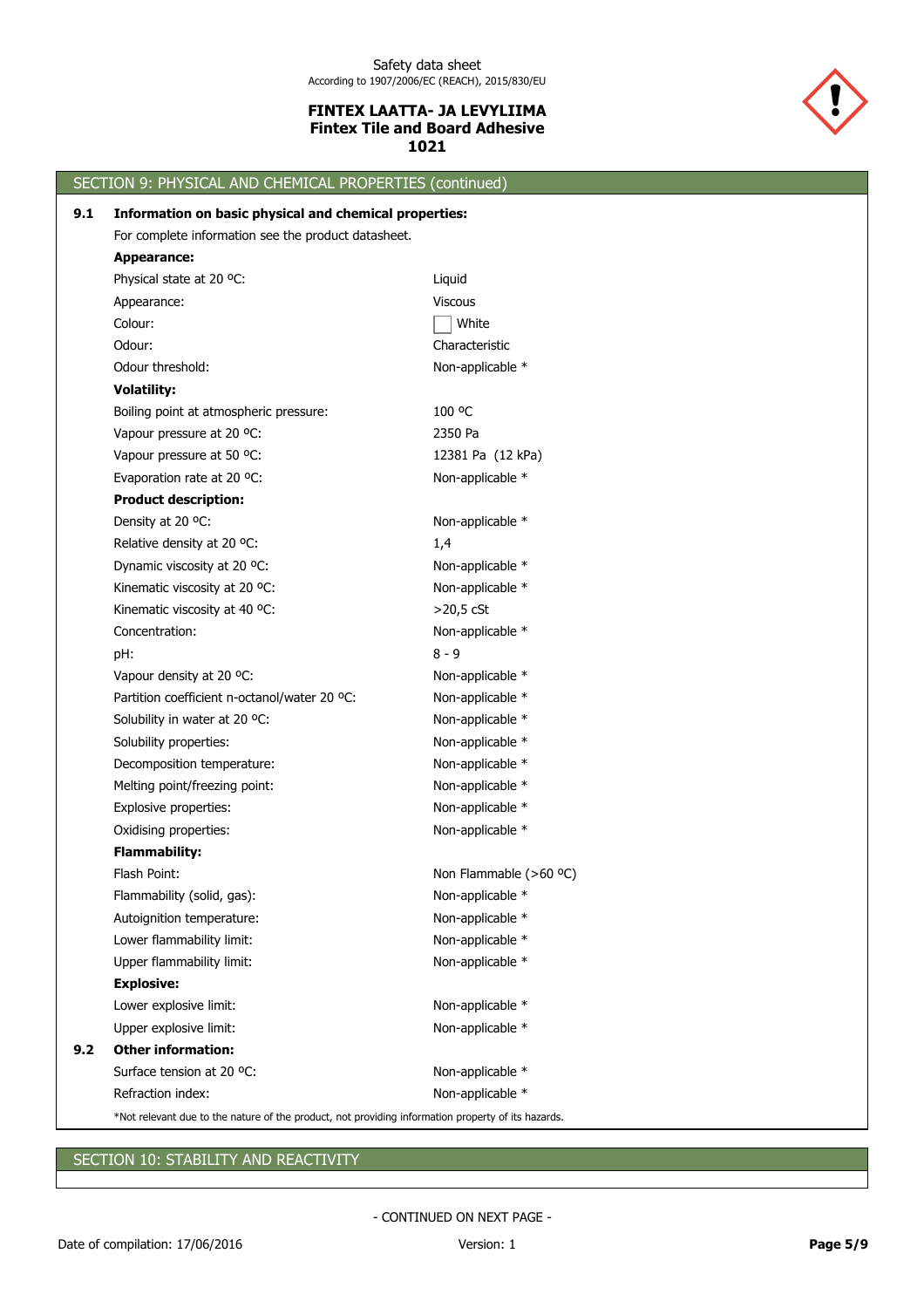

## SECTION 10: STABILITY AND REACTIVITY (continued)

#### **10.1 Reactivity:**

No hazardous reactions are expected because the product is stable under recommended storage conditions. See section 7.

#### **10.2 Chemical stability:**

Chemically stable under the conditions of storage, handling and use.

#### **10.3 Possibility of hazardous reactions:**

Under the specified conditions, hazardous reactions that lead to excessive temperatures or pressure are not expected.

#### **10.4 Conditions to avoid:**

Applicable for handling and storage at room temperature:

| Shock and friction | Contact with air | Increase in temperature | Sunlight            | Humidity       |
|--------------------|------------------|-------------------------|---------------------|----------------|
| Not applicable     | Not applicable   | Not applicable          | Not<br>t applicable | Not applicable |
|                    |                  |                         |                     |                |

#### **10.5 Incompatible materials:**

| Acids                 | Water          | Combustive materials                 | materials<br>.ombust | Others         |
|-----------------------|----------------|--------------------------------------|----------------------|----------------|
| Avoid strong<br>acids | Not applicable | Avoid direc'<br>impact<br><b>CLI</b> | No:<br>* applicable  | Not applicable |

#### **10.6 Hazardous decomposition products:**

See subsection 10.3, 10.4 and 10.5 to find out the specific decomposition products. Depending on the decomposition conditions, complex mixtures of chemical substances can be released: carbon dioxide (CO2), carbon monoxide and other organic compounds.

## SECTION 11: TOXICOLOGICAL INFORMATION

#### **11.1 Information on toxicological effects:**

The experimental information related to the toxicological properties of the product itself is not available

#### **Dangerous health implications:**

In case of exposure that is repetitive, prolonged or at concentrations higher than the recommended occupational exposure limits, adverse effects on health may result, depending on the means of exposure:

- A- Ingestion (acute effect):
	- Acute toxicity : Based on available data, the classification criteria are not met, however, it contains substances classified as dangerous for consumption. For more information see section 3.
	- Corrosivity/Irritability: Based on available data, the classification criteria are not met. However, it does contain substances classified as dangerous for this effect. For more information see section 3.
- B- Inhalation (acute effect):
	- Acute toxicity : Based on available data, the classification criteria are not met. However, it contains substances classified as dangerous for inhalation. For more information see section 3.
	- Corrosivity/Irritability: Based on available data, the classification criteria are not met. However, it does contain substances classified as dangerous for this effect. For more information see section 3.
- C- Contact with the skin and the eyes (acute effect):
	- Contact with the skin: Based on available data, the classification criteria are not met. However, it contains substances classified as dangerous for skin contact. For more information see section 3.
	- Contact with the eyes: Based on available data, the classification criteria are not met. However, it does contain substances classified as dangerous for this effect. For more information see section 3.
- D- CMR effects (carcinogenicity, mutagenicity and toxicity to reproduction):
	- Carcinogenicity: Based on available data, the classification criteria are not met, as it does not contain substances classified as dangerous for the effects mentioned. For more information see section 3.
	- Mutagenicity: Based on available data, the classification criteria are not met, as it does not contain substances classified as dangerous for this effect. For more information see section 3.
	- Reproductive toxicity: Based on available data, the classification criteria are not met, as it does not contain substances classified as dangerous for this effect. For more information see section 3.
- E- Sensitizing effects:
	- Respiratory: Based on available data, the classification criteria are not met, as it does not contain substances classified as dangerous with sensitising effects. For more information see section 3.
	- Cutaneous: Prolonged contact with the skin can result in episodes of allergic contact dermatitis.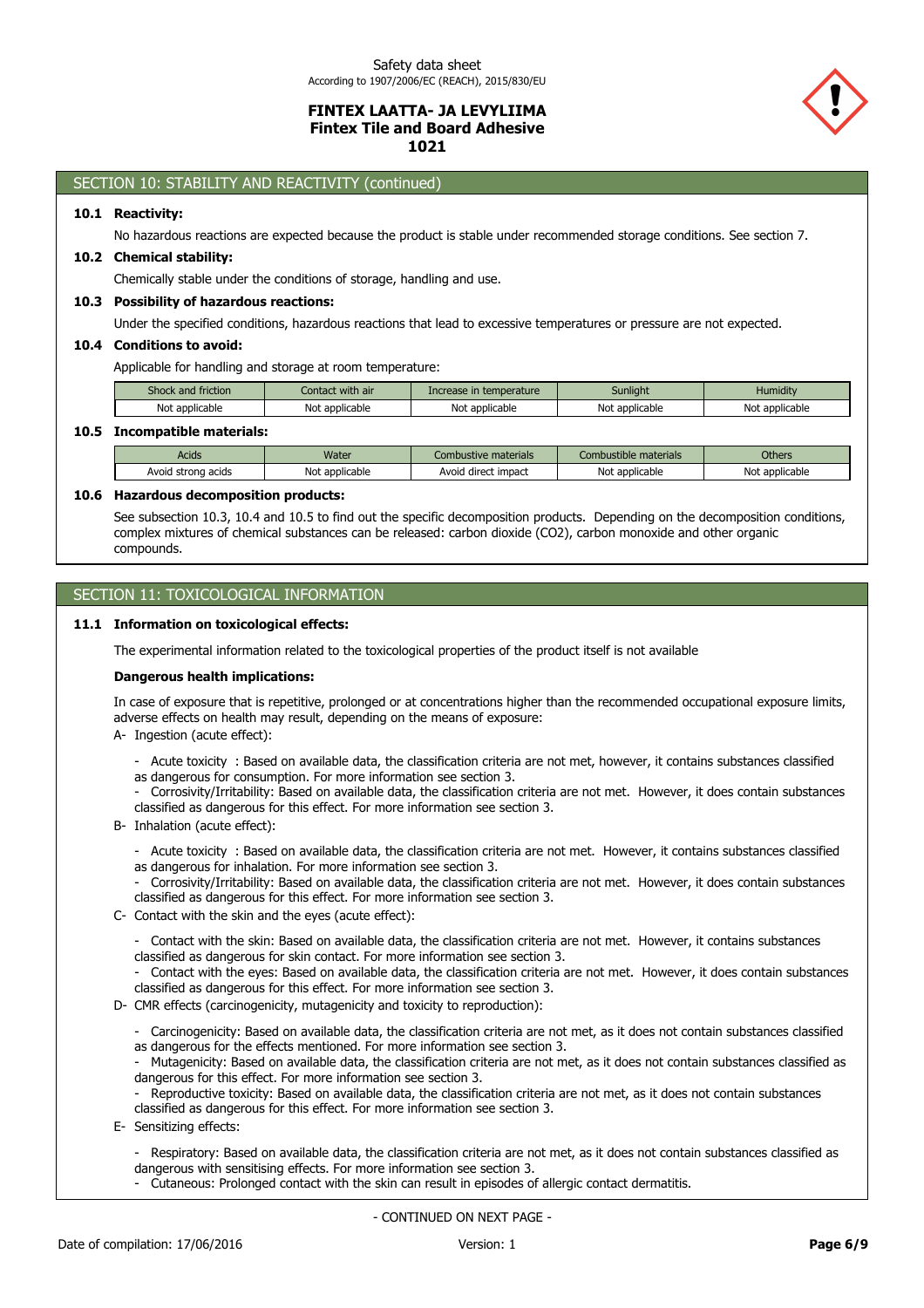

#### SECTION 11: TOXICOLOGICAL INFORMATION (continued) - Cutaneous: Prolonged contact with the skin can result in equation of allergic contact dermatitis.

#### F- Specific target organ toxicity (STOT) - single exposure:

Based on available data, the classification criteria are not met, as it does not contain substances classified as dangerous for this effect. For more information see section 3.

- Respiratory: Based on available data, the classification criteria are not met, as it does not contain substances classified as

G- Specific target organ toxicity (STOT)-repeated exposure:

- Specific target organ toxicity (STOT)-repeated exposure: Based on available data, the classification criteria are not met, as it does not contain substances classified as dangerous for this effect. For more information see section 3.

- Skin: Based on available data, the classification criteria are not met, as it does not contain substances classified as dangerous for this effect. For more information see section 3.
- 

H- Aspiration hazard:

Based on available data, the classification criteria are not met, as it does not contain substances classified as dangerous for this effect. For more information see section 3.

#### **Other information:**

#### Non-applicable

#### **Specific toxicology information on the substances:**

| <b>Identification</b>                                                             | Acute toxicity  | Genus          |     |
|-----------------------------------------------------------------------------------|-----------------|----------------|-----|
| 5-Chloro-2-Methyl-2H-Isothiazol-3-one/2-Methyl-2H-Isothiazol-3-one, (3:1) mixture | LD50 oral       | $100$ mg/kg    | Rat |
| CAS: 55965-84-9                                                                   | LD50 dermal     | 300 mg/kg      | Rat |
| EC: Non-applicable                                                                | LC50 inhalation | Non-applicable |     |

## SECTION 12: ECOLOGICAL INFORMATION

The experimental information related to the eco-toxicological properties of the product itself is not available

#### **12.1 Toxicity:**

| <b>Identification</b>                                                                 |                  | Acute toxicity        | <b>Species</b> | Genus      |
|---------------------------------------------------------------------------------------|------------------|-----------------------|----------------|------------|
| 5-Chloro-2-Methyl-2H-Isothiazol-3-one/2-Methyl-2H-Isothiazol-3-<br>one, (3:1) mixture |                  | $0.1 - 1$ mg/L (96 h) |                | Fish       |
| CAS: 55965-84-9                                                                       | EC <sub>50</sub> | $0.1 - 1$ mg/L (48 h) |                | Crustacean |
| EC: Non-applicable                                                                    | <b>EC50</b>      | $0.1 - 1$ mg/L (72 h) |                | Algae      |

## **12.2 Persistence and degradability:**

Not available

## **12.3 Bioaccumulative potential:**

Not available

**12.4 Mobility in soil:**

Not available

# **12.5 Results of PBT and vPvB assessment:**

Product fails to meet PBT/vPvB criteria

## **12.6 Other adverse effects:**

Not described

#### SECTION 13: DISPOSAL CONSIDERATIONS

## **13.1 Waste treatment methods:**

|                                               | Code<br><b>Description</b>                  |                                                                                              | Waste class (Regulation (EU) No<br>1357/2014) |  |  |  |  |
|-----------------------------------------------|---------------------------------------------|----------------------------------------------------------------------------------------------|-----------------------------------------------|--|--|--|--|
|                                               | 08 04 16                                    | aqueous liquid waste containing adhesives or sealants other than those mentioned in 08 04 15 | Non dangerous                                 |  |  |  |  |
| Type of waste (Regulation (EU) No 1357/2014): |                                             |                                                                                              |                                               |  |  |  |  |
|                                               | Non-applicable                              |                                                                                              |                                               |  |  |  |  |
|                                               | Waste management (disposal and evaluation): |                                                                                              |                                               |  |  |  |  |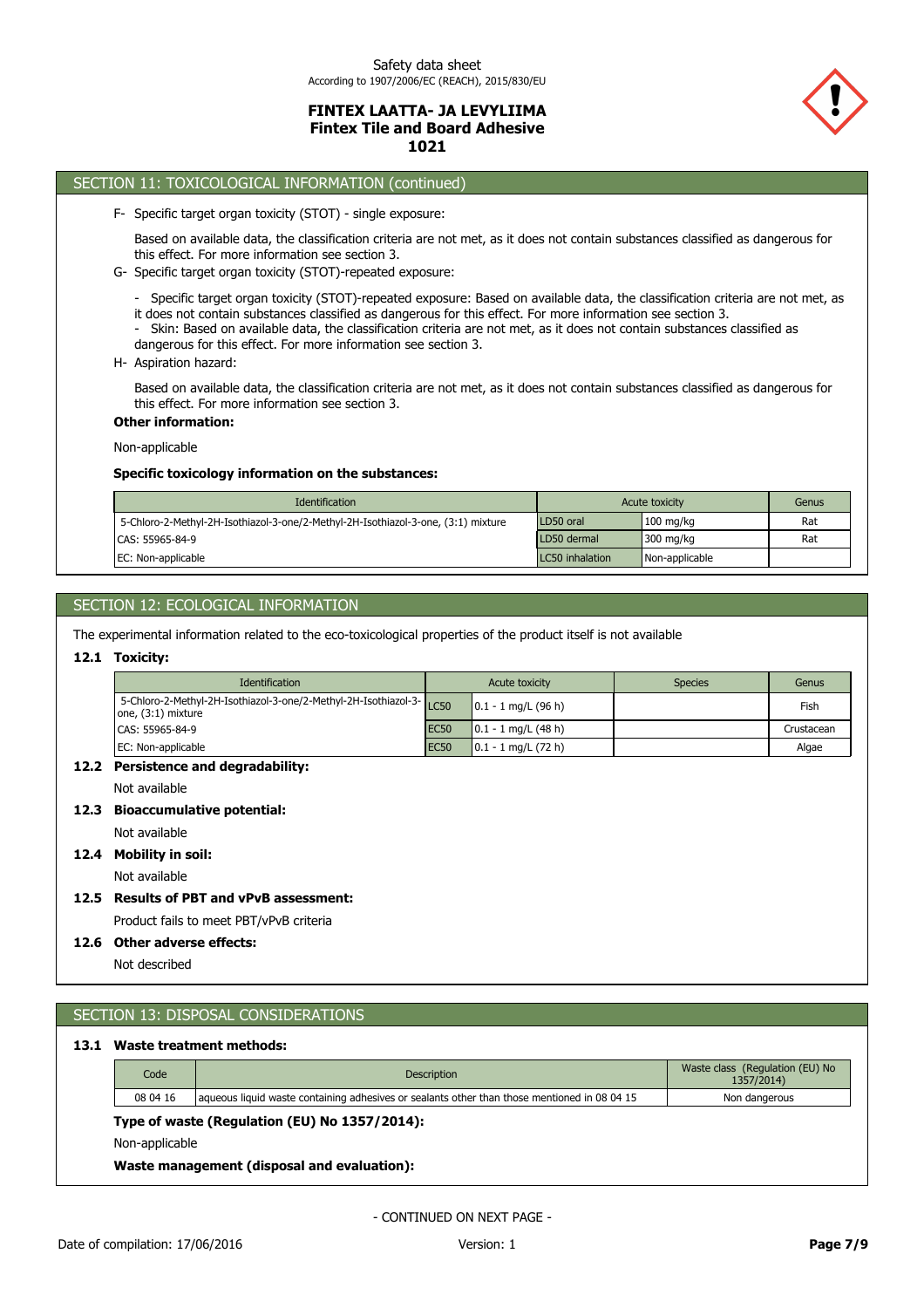

# $SECTION 13: DISPOSAL CONSIDERATIONS (continued)$

Consult the authorized waste service manager on the assessment and disposal operations in accordance with Annex 1 and Annex 2 (Directive 2008/98/EC). As under 15 01 (2014/955/EC) of the code and in case the container has been in direct contact with the product, it will be processed the same way as the actual product. Otherwise, it will be processed as non-dangerous residue. We do not recommended disposal down the drain. See paragraph 6.2.

#### **Regulations related to waste management:**

In accordance with Annex II of Regulation (EC) No 1907/2006 (REACH) the community or state provisions related to waste management are stated

Community legislation: Directive 2008/98/EC, 2014/955/EU, Regulation (EU) No 1357/2014

## SECTION 14: TRANSPORT INFORMATION

This product is not regulated for transport (ADR/RID,IMDG,IATA)

## SECTION 15: REGULATORY INFORMATION

## **15.1 Safety, health and environmental regulations/legislation specific for the substance or mixture:**

Regulation (EC) No 528/2012: contains a preservative to protect the initial properties of the treated article. Contains 5-Chloro-2- Methyl-2H-Isothiazol-3-one/2-Methyl-2H-Isothiazol-3-one, (3:1) mixture.

Candidate substances for authorisation under the Regulation (EC) No 1907/2006 (REACH): Non-applicable

Substances included in Annex XIV of REACH ("Authorisation List") and sunset date: Non-applicable

Regulation (EC) No 1005/2009, about substances that deplete the ozone layer: Non-applicable

Article 95, REGULATION (EU) No 528/2012: 5-Chloro-2-Methyl-2H-Isothiazol-3-one/2-Methyl-2H-Isothiazol-3-one, (3:1) mixture (Product-type 2, 4, 6, 11, 12, 13)

REGULATION (EU) No 649/2012, in relation to the import and export of hazardous chemical products: Non-applicable

#### **Limitations to commercialisation and the use of certain dangerous substances and mixtures (Annex XVII REACH, etc ….):**

Contains more than 0.0015 % of 5-Chloro-2-Methyl-2H-Isothiazol-3-one/2-Methyl-2H-Isothiazol-3-one, (3:1) mixture by weight. The placing on the market of treated articles is subject to the following conditions: | (1) | In view of the risks identified for human health, mixtures treated with or incorporating C(M)IT/MIT (3:1) and placed on the market for use by the general public shall not contain C(M)IT/MIT (3:1) at a concentration triggering classification as skin sensitiser, unless exposure can be avoided by other means than the wearing of personal protective equipment. | (2) | In view of the risks identified for human health, liquid detergents treated with or incorporating C(M)IT/MIT (3:1) and placed on the market for use by professional users shall not contain C(M)IT/MIT (3:1) at a concentration triggering classification as skin sensitiser, unless exposure can be avoided by other means than the wearing of personal protective equipment. | (3) | In view of the risks identified for human health, mixtures treated with or incorporating C(M)IT/MIT (3:1), other than liquid detergents, and placed on the market for use by professional users shall not contain C(M)IT/MIT (3:1) at a concentration triggering classification as skin sensitiser, unless exposure can be avoided, including by the wearing of personal protective equipment. | (4) | The person responsible for the placing on the market of a treated article treated with or incorporating C(M)IT/MIT (3:1) shall ensure that the label of that treated article provides the information listed in the second subparagraph of Article 58(3) of Regulation (EU) No 528/2012.

#### **Specific provisions in terms of protecting people or the environment:**

It is recommended to use the information included in this safety data sheet as a basis for conducting workplace-specific risk assessments in order to establish the necessary risk prevention measures for the handling, use, storage and disposal of this product.

#### **Other legislation:**

The product could be affected by sectorial legislation

#### **15.2 Chemical safety assessment:**

The supplier has not carried out evaluation of chemical safety.

#### SECTION 16: OTHER INFORMATION

#### **Legislation related to safety data sheets:**

This safety data sheet has been designed in accordance with ANNEX II-Guide to the compilation of safety data sheets of Regulation (EC) No 1907/2006 (Regulation (EC) No 2015/830)